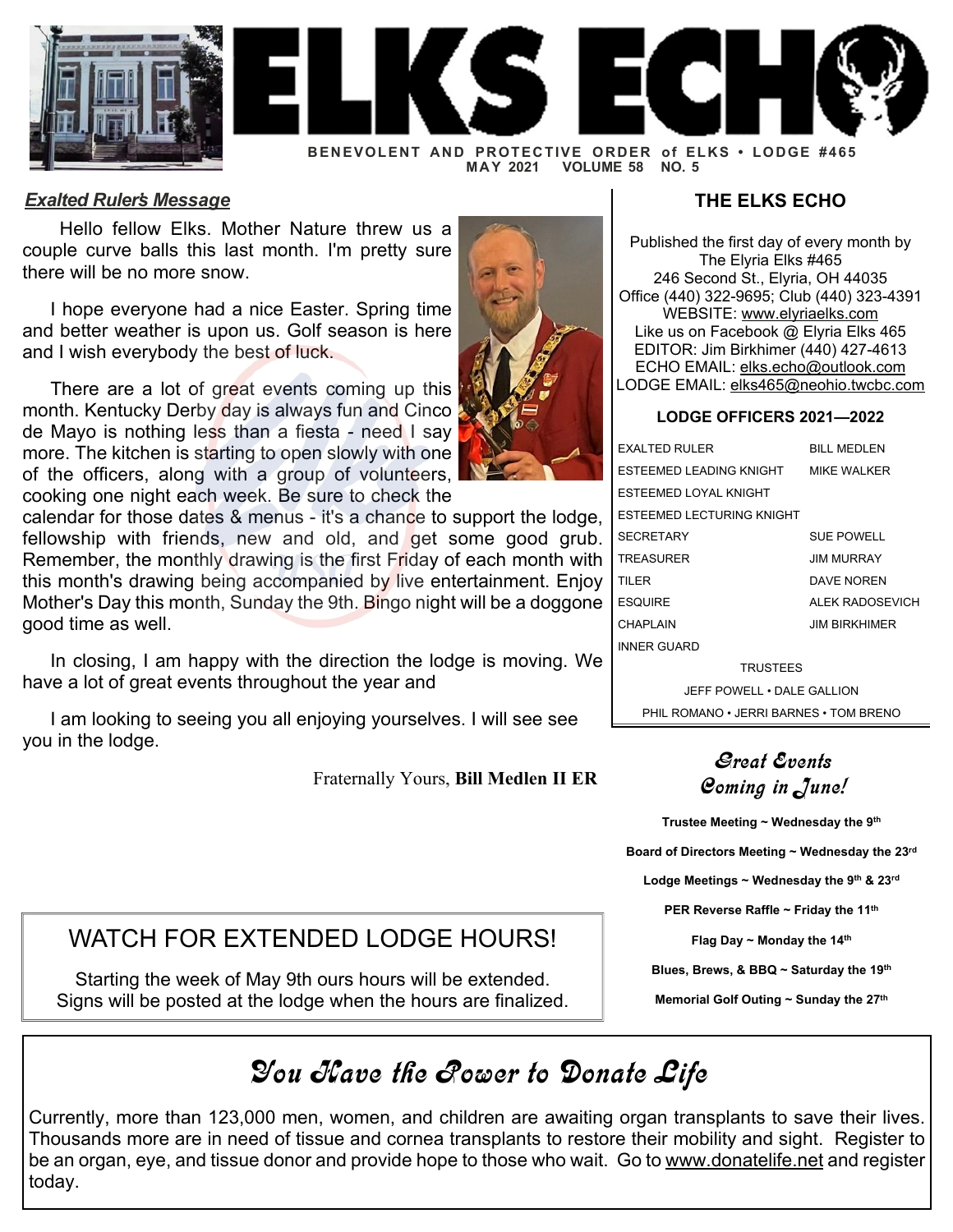# **From ADVANCEMENT > of the Lodge**

Thank you to all that bought a square for March Madness! Congratulations to all that won and especially the big winners Sue/Jif Powell and Doug Skaladan!!

The Advancement Of The Lodge Committee



JOIN IN THE BINGO FUN AT THE #465 AT 7 PM ON FRIDAY MAY 21<sup>st</sup>



as we play for fantastic cash prizes. There will be hours filled with bingo, raffles, 50-50 & festivities with many great chances to win.

Food will be available from 5:30 - 7:00 PM.

Sponsored by the AOL

## **Attention Super 100 & 50 Club Members**

This is your  $3<sup>rd</sup>$  and final notice. All money is due no later than June 1<sup>st</sup> 2021. For those choosing to mail it, be sure to allow enough time to meet the deadline! Anything received later than June 1st will be returned and your position forfeited.

**Super 100 members must also be up to date on their lodge dues.**

Check your email for upcoming details on this year's planned May party. I can be contacted at: 440-225-8475, or tcelksb@yahoo.com for any questions.

**Tony Cavaceci**



### **DARTS**

Our lodge has joined with the Lakewood, Parma, and Berea lodges to form a traveling summer dart league. Each lodge has two 5 person teams. The league will play every Monday throughout the summer. Our first night is Monday May 3rd. Come to the lodge for a cold drink and watch the competition!

# New Members!

Please welcome the following new members into our lodge:

**Denise Dodd • Sponsor: Kathy Kreeger**

**Michael Pearl • Sponsor: Kathy Amos**

**Brian Korfhage • Sponsor: Mike Walker**

**Anthony Grazetti • Sponsor: Ben Simkovich**

We welcome all of you, and hope to see you at the Lodge often. Congratulations!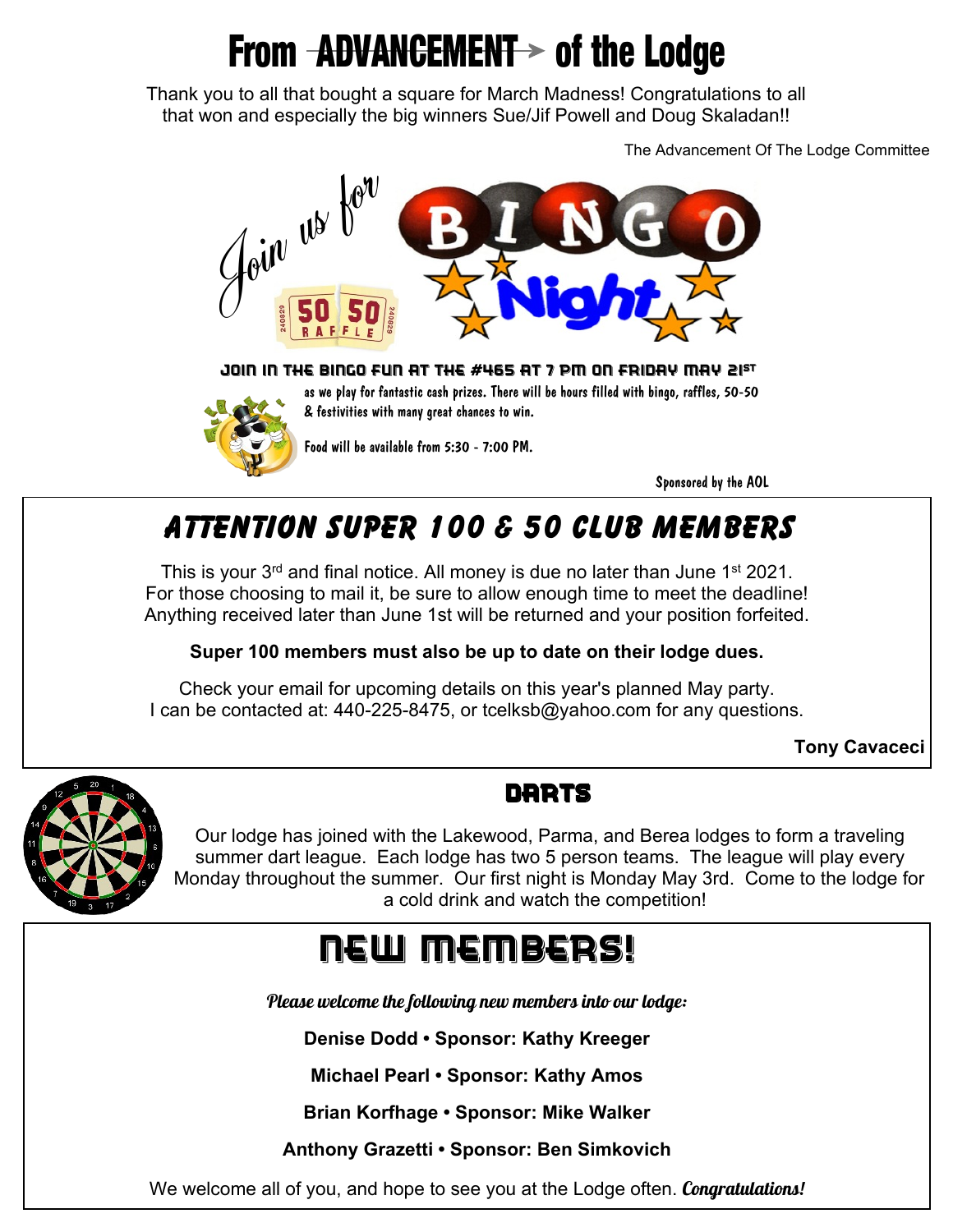

at the Lodge

*EVERY THURSDAY!*

| Sun                                                 | Mon                                                                   | Tue | Wed                                                                            | Thu                                                                                                                                                                                                                                                                                                           | Fri                                                       | Sat                                  |
|-----------------------------------------------------|-----------------------------------------------------------------------|-----|--------------------------------------------------------------------------------|---------------------------------------------------------------------------------------------------------------------------------------------------------------------------------------------------------------------------------------------------------------------------------------------------------------|-----------------------------------------------------------|--------------------------------------|
|                                                     |                                                                       |     |                                                                                |                                                                                                                                                                                                                                                                                                               |                                                           |                                      |
|                                                     |                                                                       |     |                                                                                |                                                                                                                                                                                                                                                                                                               |                                                           | 1<br><b>WEEKLY DRAW</b><br>8:00 PM   |
| $\overline{2}$                                      | 3<br><b>DARTS</b><br>7:00 PM                                          | 4   | 5                                                                              | 6<br>Ace of Spades ${\rm A}$<br>8:00 PM<br>CHICKEN<br><b>WING NIGHT</b>                                                                                                                                                                                                                                       | MONTHLY DRAW $ 8$<br>8:00 PM<br>MONOCHROME<br><b>MARY</b> | WEEKLY DRAW<br>8:00 PM               |
| 9<br><b>Mother's Day</b><br>Program<br><b>11 AM</b> | 10<br><b>DARTS</b><br>7:00 PM                                         | 11  | 12<br><b>Trustee Meeting</b><br>6 PM<br>Lodge Meeting<br>7:30 PM               | 13<br>Ace of Spades $\mathbf A$<br>9:00 PM<br><b>BMICKEN</b><br><b>WING NIGHT</b>                                                                                                                                                                                                                             | 14                                                        | 15<br><b>WEEKLY DRAW</b><br>10:00 PM |
| 16                                                  | 17<br><b>DARTS</b><br>7:00 PM                                         | 18  | 19                                                                             | 20<br>Ace of Spades $A$ 21<br>9:00 PM                                                                                                                                                                                                                                                                         | AOL BINGO<br>7 PM<br><b>HAM SLIDERS</b>                   | 22<br><b>WEEKLY DRAW</b><br>10:00 PM |
| 23                                                  | 24<br>DARTS<br>7:00 PM                                                | 25  | 26<br><b>Board of Directors</b><br><b>Meeting 6 PM</b><br><b>Lodge Meeting</b> | 27<br>Ace of Spades $A$ 28<br>9:00 PM<br><b>PULLED PORK</b><br>SANDWICHES                                                                                                                                                                                                                                     |                                                           | 29<br><b>WEEKLY DRAW</b><br>10:00 PM |
| 30<br>PER GOLF<br><b>OUTING</b><br>12:30 PM         | 31<br><b>Memorial Day</b><br>Parade - 10:30 AM<br><b>Lodge Closed</b> |     | 7:30 PM                                                                        | For the weekly and monthly drawings, you must be:<br>• Signed up by 7:45 on Saturday for the weekly.<br>• Signed up by 7:45 the 1st Friday of the month for the monthly.<br>• Signed up and <b>present</b> to win the full value for the weekly and monthly.<br>† If signed up and not present, you win half. |                                                           |                                      |